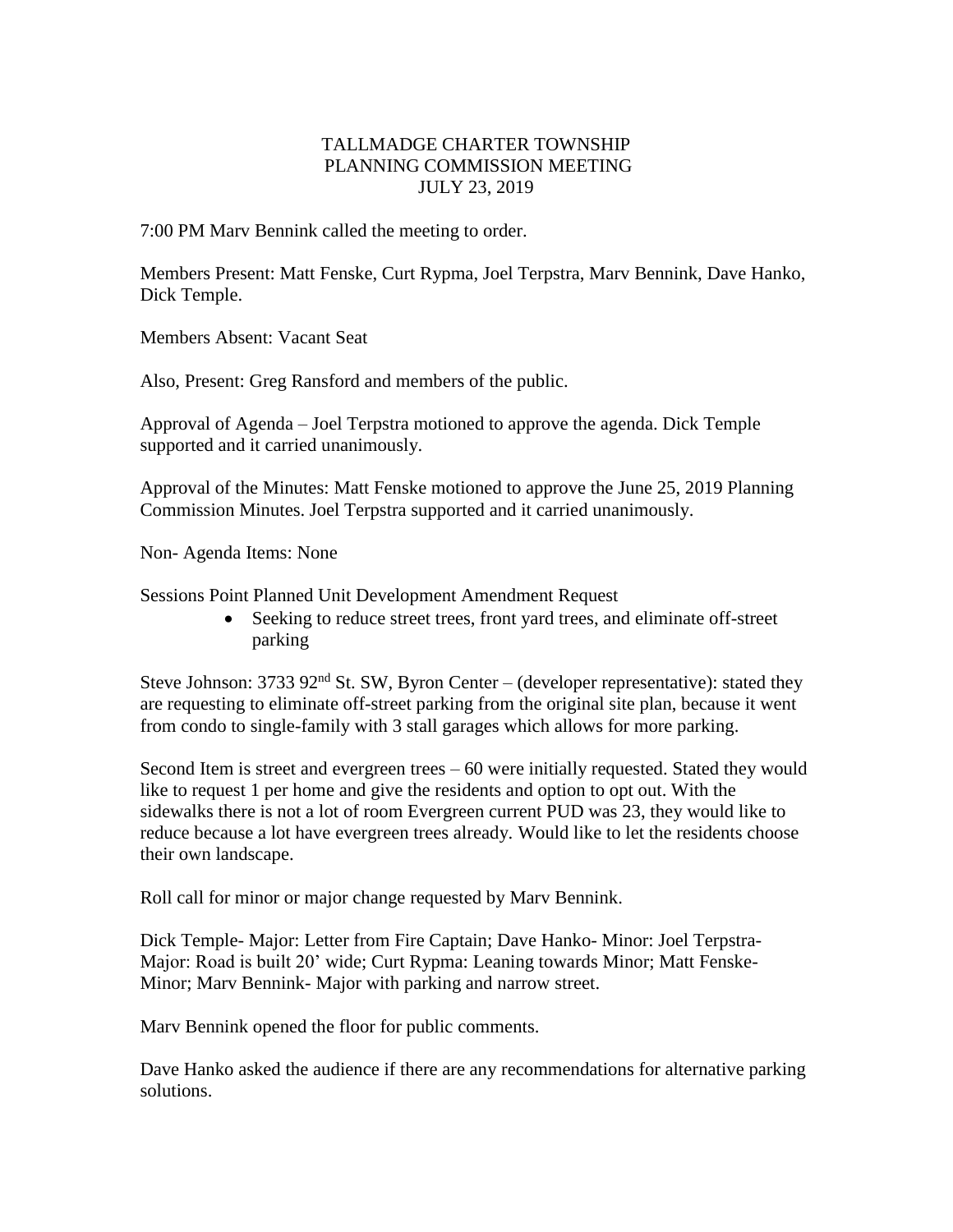Jeff Neilson 11447 Sessions Dr.: stated he feels they could utilize the Sessions common space for parking.

Joel Terpstra: asked Jeff if there is a problem with on street parking?

Jeff Neilson: stated no, he has enough parking in his driveway.

Marv Bennink: asked the audience if on street parking is typical?

Audience: stated yes, right in front of your own house.

Sara Bruischat: 11550 Sessions Dr. – stated her and her husband are building a second lot in Sessions, will have 5 parking spots in front of new lot. Requested parking in the common area, on one side of road or turn parking spots into more parallel parking in select areas. These parking spaces proposed on corners are where kids are playing.

Brian Deharder: 536 Ivy Grove N – stated they built in 2015 and have two kids ages 9 and 12, 12-year-old has special needs. Chose lot because they didn't think there would be a lot of traffic. Concerned about safety with their son. Common area up front would provide adequate parking or parallel parking, even parking on one side of road. Concerned about property value going down. When he purchased the lot, the parking was not on the site plan, otherwise they wouldn't have bought.

Katleen Westdorp: 11479 Sessions Dr. – stated concern about safety of school bus that stops at the corner where the parking spaces are to be located. Does not feel there is a parking issue.

Nancy Lenger: 12835 24<sup>th</sup> Ave. – stated for parking on Ivy Grove could have one side for parking.

Marie Schmidt: 540 Ivy Grove – stated she would not want parking in front of her home, it will dig up sprinklers and underground fence. Asked Tallmadge why wasn't the road widened when this was amended? Why Tallmadge approved and now the residents have to pay the price. The common area would be a good place for parking or widening the road.

Collin Yonkers: 11425 Ivy Grove West Lot 8 – stated concern about the safety of the kids with the school bus and the parking area. None of the parking lots were addressed when he bought his lot. Suggested single side or road parking, re-widen road, or parking in common area up front.

Joe Westdorp: 11479 Sessions: stated they did not know about the parking spots when they purchased the home 2 ½ years ago.